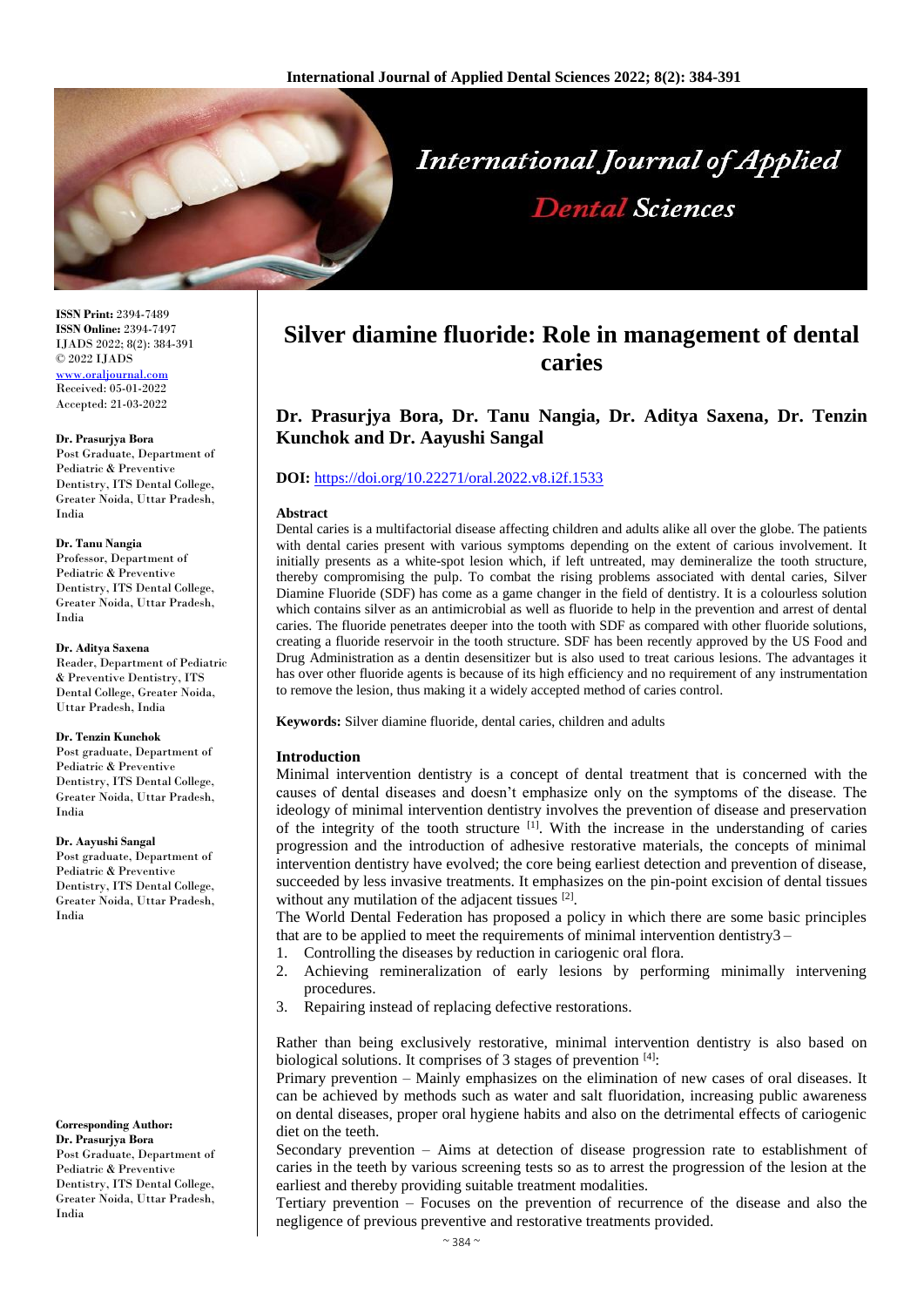In the past, clinicians have abided by G.V Black's cavity design and the principle of ''extension for prevention'' surgical approach for the management of aggressive oral diseases [5]. This concept was based on the fundamentals of removing all the demineralized areas of the tooth followed by a restoration that would occlude the cavity. With the introduction of ultra-high-speed rotary cutting instruments in the 1950s, there was a distinct increase in replacement dentistry. As a result, a substantial amount of tooth structure was removed, often more than only the demineralized part in the process of restoring a carious tooth. Hence the structural integrity of the tooth was compromised [6].

However, in the recent times the principle has changed into "prevention of extension" for the surgical management of carious lesions with the introduction of minimal intervention dentistry. With the advancement of technology and dental materials, it has become comparatively easier and more convenient to identify and heal early lesions  $[7]$ . Right from remineralizing agents to chemomechanical cavity preparation to air abrasion, ozone therapy and resin infiltration, minimal intervention dentistry has come a long way into the modernday dental practice.

In recent times, many studies have shown satisfactory results when assessing carious lesions treated by considering its clinical, ultrastructural, microbiological and chemical aspects [8, 9, 10, 11, 12, 13] . It has been seen that after partial removal of carious dentine and the hermetic sealing of cavities, there is a decrease in bacterial growth, absence of microorganisms or inactivation. Thus, there would be no progression of the carious lesion [10, 11, 12, 13] .

To reduce the burden of caries disease in young children and to avoid possible serious consequences of untreated decay, it is important to identify an effective, low-cost method of treating caries in children who are at high risk and with limited access to dental care. A tooth with a deep carious lesion approximating the pulp but without signs or symptoms of pulp degeneration should be dealt with using a minimally invasive approach in which the soft carious dentin is removed followed by the placement of a suitable medicament which has the ability to remineralize the tooth structure. This atraumatic approach helps in minimizing psychological trauma to the child and anxiety related to local anesthesia and conventional full cavity preparation.

Silver diamine fluoride (SDF) in a concentration of 38% has been identified as one such anticariogenic agent that successfully arrests dental decay and has the potential to address the epidemic of untreated decay in young children [14]. It is an alkaline based, colourless solution which forms complex with ammonia and has silver particles for antimicrobial properties as well as fluoride to prevent and arrest caries. It has an ability to halt caries progression and prevent the development of new caries simultaneously [15]. In 2014, SDF was cleared by the US Food and Drug Administration for hypersensitivity<sup>16</sup>. The use of SDF as a preventive or therapeutic modality can prevent or delay dental treatment until a child reaches a more cooperative age; therefore, serving as a nonsurgical alternative to managing caries in populations where surgical management of decay is not an option [17]. It has the ability to effectively arrest decay in carious lesions that were easily clinically detectible. It offers an easy, highly efficient, and well-accepted nonsurgical alternative treatment for early childhood caries in young children rather than traditional restorative dental treatment [18]. Thus, Silver Diamine Fluoride appears to be a useful immediate treatment for children who can't receive traditional

restorative treatment for dental decay and therefore can be widely implemented for caries control to meet patient needs.



**Fig 1:** IMG: Advantage Arrest

### **Discussion**

The introduction of minimally invasive dentistry has changed the whole concept of dealing with carious lesions from "extension for prevention" to "prevention of extension". As a result, less invasive non-surgical approach to manage dental caries have emerged thereby promoting various chemotherapeutic procedures. In this era of atraumatic dentistry, SDF has emerged as a game changer in the management of dental caries and its complications. SDF not only halts the progression of caries but also helps in remineralizing the lost tooth structure over time, making it one of the most efficient tools.

Conventional treatment of early childhood caries in young children involves drilling and filling which evokes many challenges like behavioral issues and lack of cooperation. Hence, majority of patients are left untreated, which ultimately results in early loss of teeth  $[19, 20]$ . Loss of deciduous teeth mainly upper anteriors appear unaesthetic and may cause psychological trauma to the patient or phonation problems. Primary teeth also play a vital role in the normal development and growth of jaws along with prompt eruption of the permanent teeth. Hence, with the implementation of silver diamine fluoride, caries can be arrested, and abovedescribed problems can be overcome.

Bactericidal activity of silver ion has been known since ancient times around 1000 B.C. (Russell and Hugo, 1994). In 1846, the first reported use of silver nitrate was to tackle erosion. When applied directly on to a carious lesion, it prevented the advancement of carious lesions. Stebbin in 1891, documented that teeth filled with amalgam gave away blackish discoloration on the surfaces, while promoting cessation of caries. Japan was the first country to approve SDF for its use as a therapeutic agent in the  $1960s$  <sup>[21, 22]</sup>. Since then, SDF has been on the international market for over 40 years now and in 2014, the United States Food and Drug Administration (FDA) cleared the use of SDF in treating dental diseases <sup>[16]</sup>. SDF is a colorless liquid with a pH of 10, with a concentration of  $24.4$ - $28.8\%$   $(253, 870$  ppm) volume of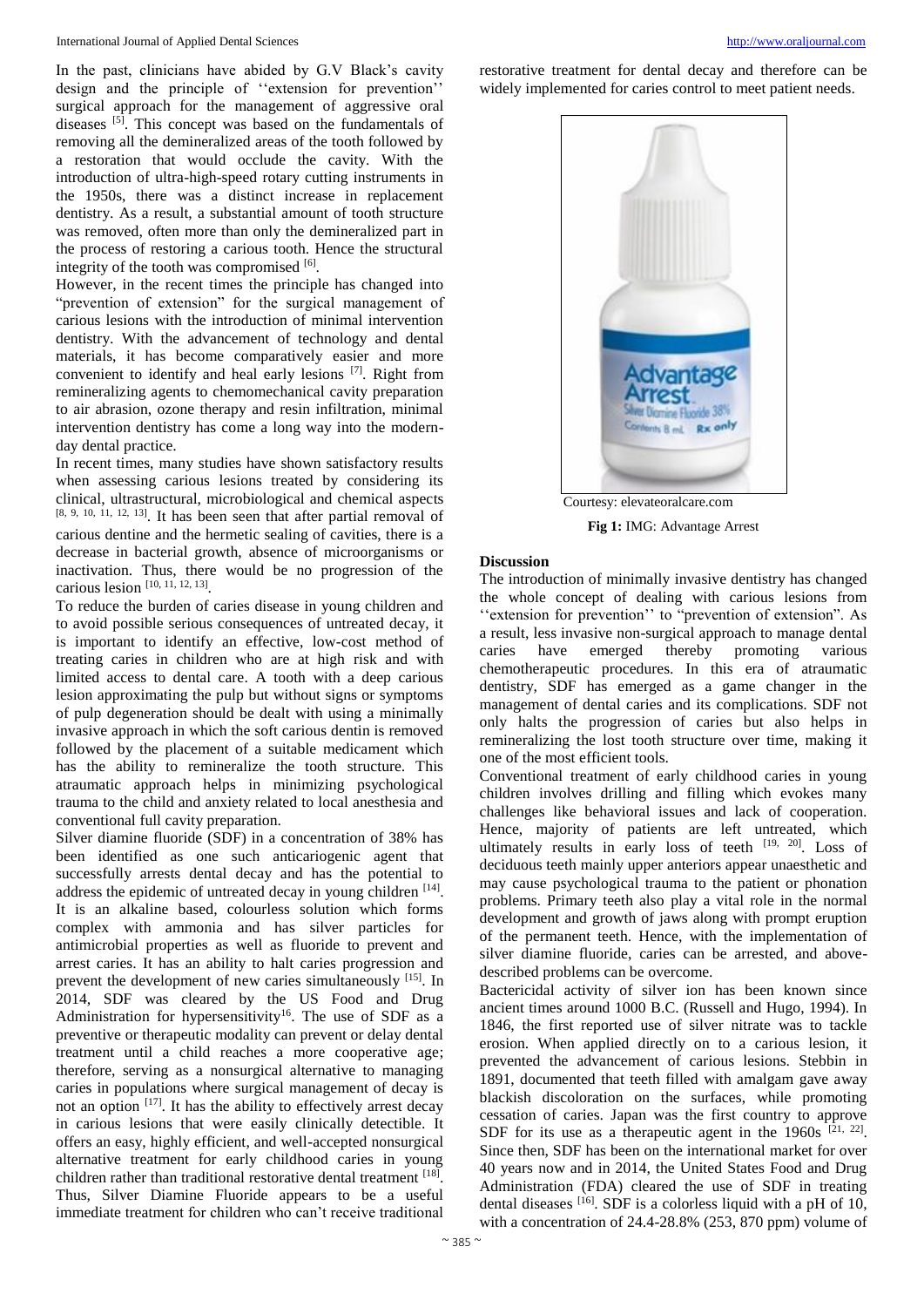### International Journal of Applied Dental Sciences [http://www.oraljournal.com](http://www.oraljournal.com/)

silver, 5.0-5.9% fluoride  $(44,800$  ppm), and ammonia  $[14]$ . Fung *et al*., have reported that the fluoride ions in SDF act predominantly on tooth structure while the silver phosphate component acts against the cariogenic bacteria inhibiting dentinal collagen degradation. It reacts with the enamel hydroxyapatite and results in the formation of fluorapatite, which has been shown to be more caries resistant than hydroxyapatite in an acidic environment [23]. Furthermore, it has shown to be safe for the pulp by not inciting pulpal inflammation or necrosis and promoting the formation of tertiary dentin [24].



**Fig 2:** IMG Advantage Arrest

**Mechanism of action:** SDF also has antibacterial properties. Silver ions bind with negatively charged peptidoglycans in bacterial cell walls and disrupts the membrane transport function, which in turn leads to cellular distortions and loss of viability <sup>[25]</sup>. Binding to sulphydryl groups (thiol group of cystine), which is essential for enzyme activities, can inhibit bacterial enzyme activities, disrupt metabolic processes, and eventually cause death of the microbe  $[26, 27, 28]$ . On the other hand, sodium fluoride reacts with calcium phosphate forming fluorapatite which increases the dentin microhardness making it resistant to microbial interaction and sodium hydroxide thereby initiating a basic environment. Ammonia plays an important role in keeping the solution at a constant concentration for a certain period of time. Moreover, bacteria killed by the silver particles incite a 'zombie effect' where the active bacteria are killed upon contact with the silver-affected bacteria [29] . *In vitro* studies have demonstrated that SDF increases the pH of biofilm, reduces dentin demineralization, and has antimicrobial action against cariogenic bacteria<sup>[15]</sup>. However, the teeth treated with SDF sometimes establish black stains due to the effect of silver phosphate precipitation [14] . Other studies suggested that silver fluoride regimens inhibit Streptococcus mutans growth and penetrate enamel to a depth of 25 microns<sup>[30]</sup>, and that approximately two to three times more fluoride is retained than that delivered by sodium fluorophosphates (NaF-PO4), sodium fluoride (NaF), or stannous fluoride (SnF2).

### **The overall reaction can be summarized as**

 $Ca_{10}(PO_4)6(OH)^2 + Ag(NH_3)2F = CaF2 + Ag_3 PO_4 + NH4$ OH



**Fig 3:** Courtesy of: Rosenblatt, A., Stamford, T. C. M., & Niederman, R. (2009). Silver Diamine Fluoride: A Caries "Silver-Fluoride Bullet." Journal of Dental Research, 88(2), 116–125. doi:10.1177/0022034508329406

**Effect on cariogenic bacteria:** Teeth which are treated with SDF seem to have lower S. Mutans count than those teeth which are not treated with SDF  $[31]$ . It is available in various concentrations such as 38%, 30% and 12% out of which 38% is the most effective  $[32, 33]$ . The 38% SDF contains high concentrations of silver ions that inhibit biofilm formation by restricting polysaccharide synthesis by the bacteria [34]. Fluoride also acts on the inhibition of biofilm formation by binding onto the bacterial cells and can modify enzymes such as proton-extruding adenosine triphosphate. These enzymes are known to prevent the metabolism of carbohydrates by the acids produced by cariogenic bacteria<sup>[35]</sup>. The antimicrobial efficacy of SDF is more profound in mono-species of S.Mutans than dual-species biofilm. It may be due to the cellto-cell communication of both the species leading to alteration

in the composition of the bacterial cell wall polysaccharides and may slowly inhibit the antimicrobial penetration power [33]. Furthermore, repeated application of SDF after one week will enhance its antimicrobial efficacy.

**Effect of SDF on mineral content of enamel and dentine:**  After application of SDF on a demineralized tooth surface, it was found that it inhibits the progression of the lesion deeper into the dentine and the surface microhardness of these treated lesions, up to a depth of 150 um approximately  $[36, 37, 38, 39, 40]$ . It also promoted the absorption of calcium and inhibited its dissolution from the enamel  $[38, 41, 42]$ . Elemental analysis performed in a study reported that the concentrations of calcium and phosphorus in demineralized dentine treated with SDF were significantly higher than those of calcium and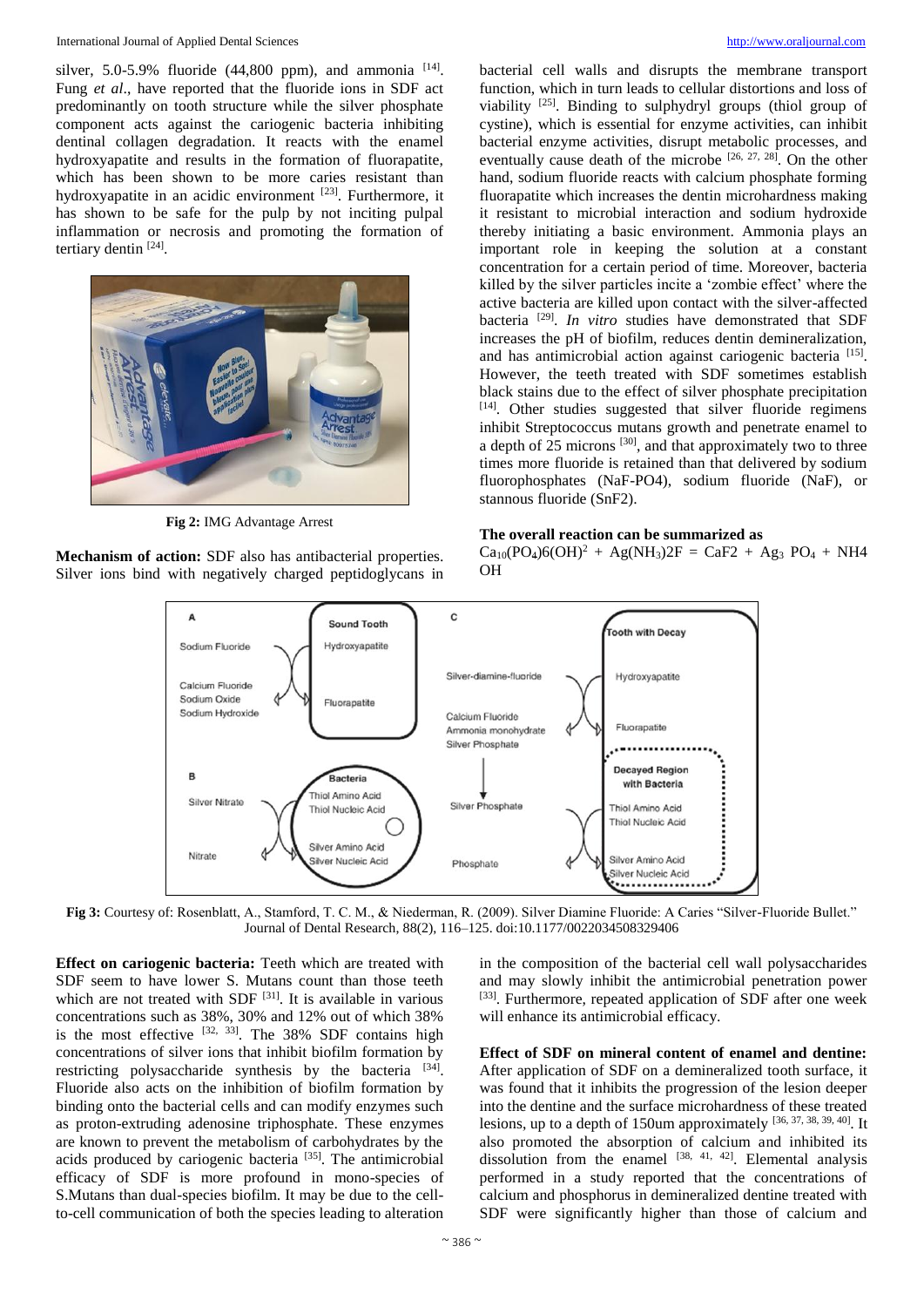phosphorus in demineralized dentine without SDF treatment. Besides, it also prevents loss of minerals from the demineralized tooth surfaces [36, 37]. Another study reported the formation of a highly mineralized zone abundant in calcium and phosphate in arrested carious lesions treated with  $SDF [43]$ .

**Effects of SDF on the organic content of dentine:** Tooth surfaces treated with SDF show a large amount of intact collagen which increases dentin bond strength. $44$  Matrix metalloproteins, such as MMP-2, MMP-8 and MMP-9 which have a degrading effect on the dentin surfaces are found to be inhibited by  $SDF$ <sup>[45]</sup>. It acts by inhibiting the proteolytic activities of these enzymes thereby prohibiting the breakdown of collagen [46].

**SDF as a non-restorative treatment:** In situations where carious lesions cannot be managed by caries removal and restoration such as in the case of inadequate remaining tooth structure or lack of patient cooperation or in the case of pediatric patients where there is a need to allow the child to accommodate to the dental environment, SDF can play a very significant role due to its ease of application and reduced chair time. It gives the patient time to make changes in their oral hygiene behavior and diet and thus allows the inhibition of disease progression [47].

**SDF as desensitizing agent for sensitive teeth:** Upon application of Silver diamine fluoride, a squamous layer is formed on the dentinal surface which thereby occludes the dentinal tubules. Hence, silver diamine fluoride can be applied on to hypersensitive dentin. In a lesion like erosion or abrasion, any kind of mechanical or thermal stimuli will elicit dentinal hypersensitivity. Therefore, application of silver diamine fluoride can be an effective alternative treatment.

**SDF as a restorative treatment:** SDF can also be used as an adjunct to restorative treatment by its application on the carious tooth surface followed by the placement of a restoration. It can therefore be used along with atraumatic restorations [48] (also known as Silver Aided ART or SMART)  $[49, 50]$  (figure 1) or with Hall technique. It can be done immediately after placing SDF or waiting for a few days or weeks post application of SDF till the carious lesions are arrested. It can also be used for treating dentinal hypersensitivity and symptomatic molar incisor hypomineralization (MIH). The silver ions present in SDF have the potential to occlude dentinal tubules by producing calcium fluoride and silver iodide [51].

# **Indications and Contra-indications of SDF:**

## **Indications:**

- Asymptomatic cavitated dentine carious lesions in primary teeth
- Cleansable lesions
- Unrestorable dentinal lesions
- Anxious patients who have a fear of invasive treatment
- Carious lesions requiring multiple visits
- Root surface carious lesions (primary and permanent teeth)
- Patients with high caries risk with medical or psychological conditions
- Non-carious cervical lesions giving sensitivity
- Molar incisor hypomineralization to reduce sensitivity
- Patients with good oral hygiene practice
- Recurrent Caries at restoration margins
- Incipient interproximal lesions

# **Contraindications**

- Patients with ulceration, mucositis, stomatitis.
- Patients with allergy to silver, fluoride or ammonia
- Clinical signs or symptoms of irreversible pulpitis, or dental abscess/fistula
- Radiographic signs of pulpal involvement, or periradicular pathology
- Infection or pain from pulp or food packing (unless shape of tooth can be changed to become cleansable)
- Active carious lesions
- Patients with poor oral hygiene habits
- Pregnant or breastfeeding women
- Patients undergoing thyroid gland therapy or on thyroid medication
- Patients with known allergy to potassium or iodine.

# **Clinical application of SDF (According to AAPD)**

- Gross debris is to be removed from the cavity to allow SDF to be in contact with denatured dentin.
- Carious dentin excavation before application of SDF is not indicated as excavating the lesion may reduce proportion of arrested caries lesions that become black, it may be considered for esthetic purposes.
- A protective coating of petroleum jelly may be applied to the lips and skin of the oral mucosa to prevent a temporary henna-appearing tattoo that can occur if soft tissues come into contact with SDF.
- Isolate areas to be treated with cotton rolls, rubber dam or other isolation methods. If applying cocoa butter or any other product to protect surrounding gingival tissues, use care not to unintentionally coat the surfaces of the caries lesions.
- Upon applying SDF on primary teeth adjacent to permanent anterior teeth that may have non-cavitated (white spot) lesions, proper caution must be taken to avoid staining the permanent teeth accidentally.
- Careful and precise application with a microbrush should be adequate to prevent intraoral and extraoral soft tissue exposure. No more than one drop of SDF should be used for the entire appointment.
- Allow a gentle flow of compressed air to dry the lesion.
- Bend the micro sponge brush into SDF and dab on the side of the plastic dappen dish to get rid of excess liquid before application. Apply SDF directly to only the affected tooth surface. Remove excess SDF with gauze, cotton roll, or cotton pellet to minimize systemic absorption.
- Application time should be of at least one minute if possible. (Application time likely will be shorter in very young and difficult to manage patients. When using shorter application periods, monitor carefully at postoperative and recall visits to evaluate arrest and consider reapplication.)
- A gentle flow of compressed air is applied until medicament is dry. Try to keep the lesion isolated for as long as three minutes.
- The entire dentition may be treated after SDF treatment with five percent sodium fluoride varnish to help prevent caries on the teeth and sites not treated with SDF.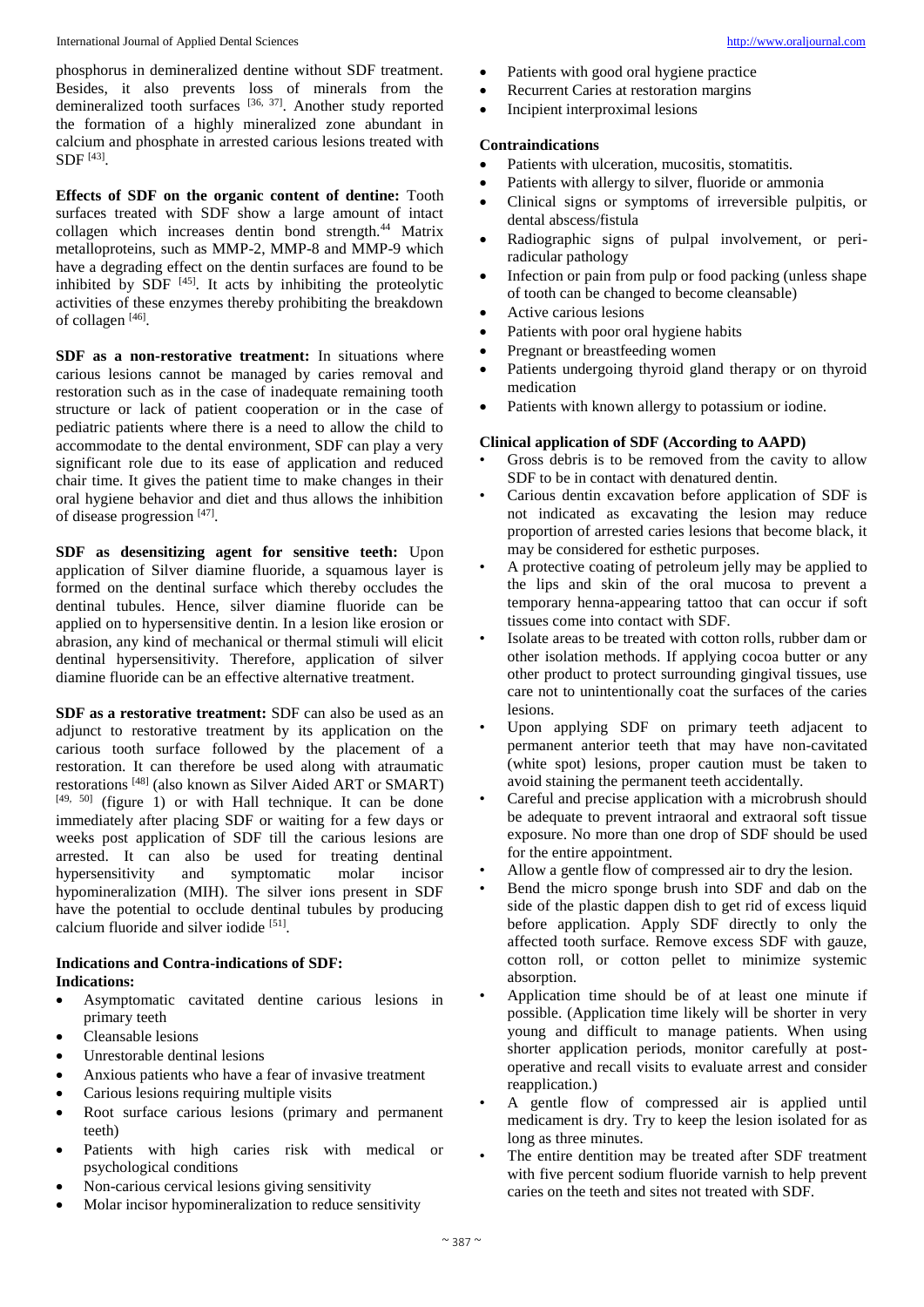## **Follow-up (According to AAPD)**

Estimations of SDF effectiveness in arresting dental caries lesions range from 47 to 90 percent with one-time application depending on size of the cavity and tooth location. Anterior teeth have higher rates of arrest than posterior teeth. Therefore, follow-up for evaluation of caries arrest is advisable.

- Follow-up at 2-4 weeks after initial treatment to check the arrest of the lesions treated.
- Reapplication of SDF may be indicated if the treated lesions do not appear arrested (dark and hard). Additional SDF can be applied at recall appointments as needed, based on the color and hardness of the lesion or evidence of lesion progression.
- Caries lesions can be restored after treatment with SDF.
- When lesions are not restored after SDF therapy, biannual reapplication shows increased caries arrest rate versus a single application.

**Safety Margin and maximum dosage:** One drop (25 *Μ*l) is considered adequate to treat 5 teeth, and contains 9.5 mg silver diamine fluoride. So, if we are to assume the smallest patient presented with caries in the range of 10 kg the dose would be 0.95 mg / kg child. Thus, the relative safety margin of using an entire drop of SDF on a child of 10 kg body weight would be: 380 mg/kg LD50 / 0.95 mg / kg dose  $=$  400fold safety margin (w).

Silver Nitrate is known to cause dark staining, when spilled on clothes, skin, tabletops, etc. and one should consider working very carefully around it  $[14]$ . Although the staining on the skin is not permanent, it can be there for quite some time and does not come off with regular soap or detergent. Furthermore, the European Union classifies silver nitrate as both corrosive © and dangerous for the environment (N). Also, the US National Fire Protection Association has classified silver nitrate as an oxidizer which can cause temporary incapacitation or any other possible residual injury [15] .

## **Advantages** [**47]**

- Atraumatic and minimally invasive
- Cost effective
- Easy to use
- Does not require additional equipment
- Less time consuming
- High patient acceptance
- No mixing required; available as ready to use

# **Disadvantages** [**47]**

- Causes staining of the carious tooth surface compromising aesthetics
- May not always be successful in arresting the lesion. Relies on the cleansing action of the patient
- Difficult in measuring the success or the outcome
- Might be slow in preventing pulp involvement in case of severe carious lesions
- Metallic taste

Silver diamine fluoride is a safe, effective treatment for dental caries across the age spectrum. It is a minimally invasive, low-cost, and simple method that can be readily acceptable by fearful and anxious young children. For children who cannot be prescribed for traditional restorative treatment, it serves to be a useful immediate treatment for children accompanied by

dental decay. It is effective for caries arrest and prevention of new lesions on the teeth where it is applied, and it is a minimal intervention treatment that is safe and affordable. The purpose of arresting caries treatment is to halt or slow down caries progression in order to minimize the discomfort and potential pulpal damage.

The characteristic trademark of SDF is a visible dark staining that is a sign of arrest of caries on treated dentin lesions. The main adverse events associated with SDF applications are pulpal irritation, dental staining, and oral soft tissue irritation. It has been reported as innocuous to the dental pulp. Several studies have highlighted the black dental stains that appear after SDF application as one of its disadvantages. An *in vitro* study demonstrated that tooth discoloration could be reduced by the incorporation of potassium iodide to SDF during application. This dark discoloration is permanent unless restored. Although staining on anterior teeth was perceived as undesirable, most parents preferred this option to avoid the use of advanced behavioral guidance techniques such as sedation or general anesthesia to deliver traditional restorative care. It was also found that about one-third of parents found SDF treatment unacceptable under any circumstance due to esthetic concerns. To identify those patients, a thorough informed consent, preferably with photographs that show typical staining, is imperative. To improve esthetics, once the disease is controlled and patient's circumstances allow, treated and now-arrested cavitated caries lesions can be restored.



**Fig 4:** IMG 03 – Staining due to SDF

### **Dos of Silver Diamine Fluoride**

- Read the manufacturer's instruction manual carefully.
- Explain the risks of discoloration to tooth structure before application. If a restoration is stained, the stain should polish off, but staining around margins may remain.
- Have your patients wear protective eyewear and cover exposed clothing in the head and neck area.
- If silver diamine fluoride comes in contact with skin, try to absorb as much as possible with a piece of gauze and blot the area of any excess material. After that, wash the area thoroughly with soap and water, 3% peroxide, or an iodine tincture

### **Don'ts of Silver Diamine Fluoride**

- Do not take more than 1 drop for treating up to 5 units.
- In case of any staining on the mucosa, do not wipe it; wiping can spread it and result in a larger stain.
- Don't dispose the SDF stained microbrush on the counter/tabletops as it can stain them.

## **Limitations and additional considerations for SDF**

Safety and pulpal interactions have been thoroughly studied and it has shown that SDF has an excellent safety record [52, 53] However, a recent abstract submitted at the International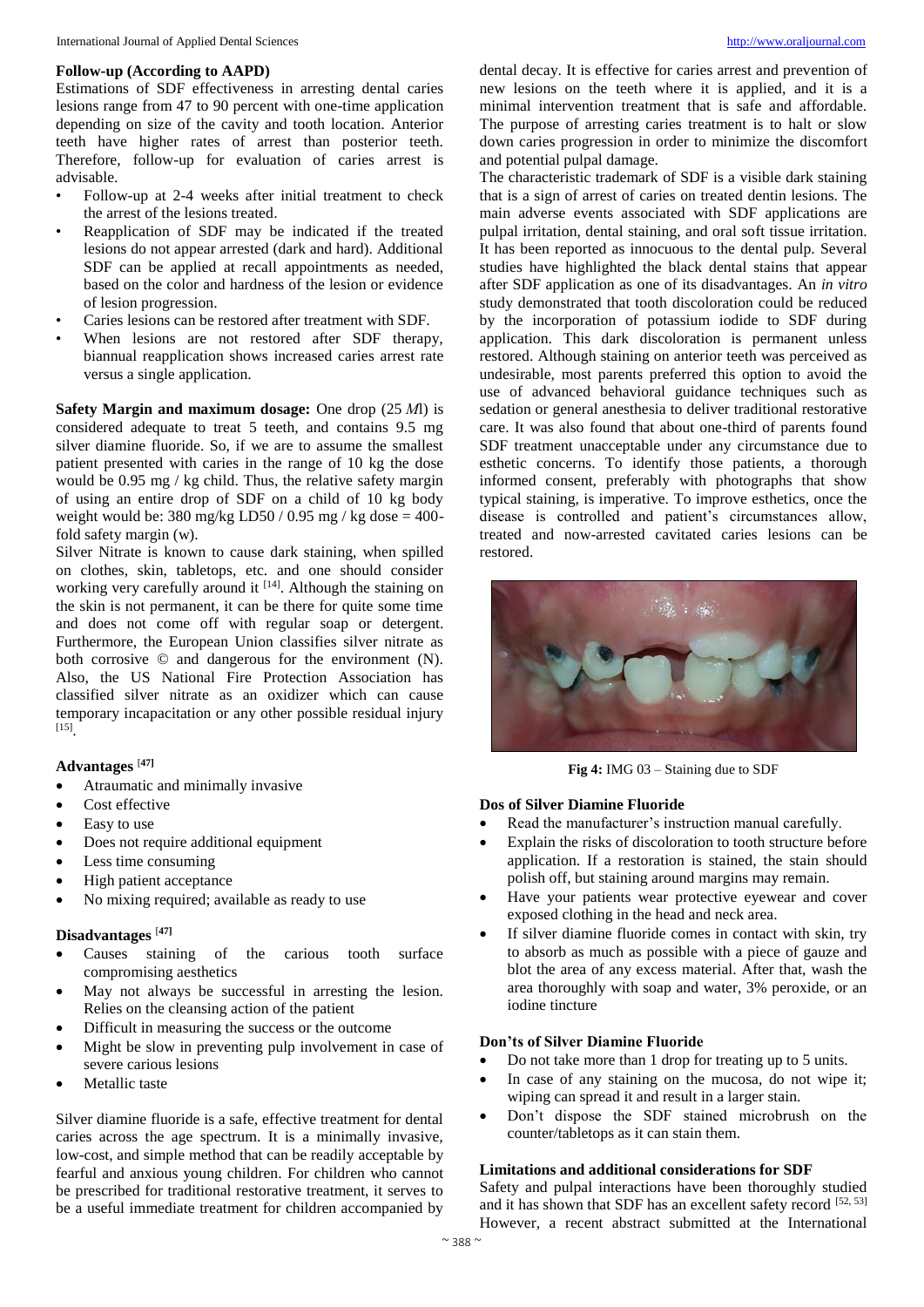Association for Dental Research meeting exhibited cytotoxicity to fibroblasts through the use of SDF *in vitro* 9 weeks after it was applied to hydroxyapatite discs. This study reported an increase in the death of pulpal cells when the remaining dentinal thickness between the applied SDF and pulp was reduced [54].

Now there are two available forms of silver particles: ionic silver and silver nanoparticles. Till date ionic silver is most commonly used in commercially available SDF, whereas silver nanoparticles have only recently been developed [55]. This recent discovery may be as effective as SDF without the unaesthetic appearance of any dark stains on the carious tooth surfaces. It has been found that the antimicrobial efficacy and transparency of the nanoparticles increase as their size decreases. These extremely small particles, roughly around 10-nm pass into the bacterial matrix and disrupt the vitality of the bacterial cells, especially for the gram-negative bacteria. However, additional clinical studies are to be required for determining the adequate concentration of silver nanoparticles and whether they produce any discoloration post application.



**Courtesy:** Endophyte-mediated synthesis of silver nanoparticles and their biological applications - Scientific Figure on Research Gate

**Fig 5:** IMG 04 – Mechanism of action of Ag+ nanoparticles

**SDF application in older adult patients:** The older patient population are at a greater risk of caries than never before.<sup>56</sup> It is mainly due to their existing medical conditions, physical fragility, psychological beliefs and constraint financial situation. Apart from that, systemic conditions, such as diabetes, xerostomia, Alzheimer's etc., further dispose as a barrier for a better oral health. When compared to younger patients, the older adults are also presented with more tooth surfaces that are likely to be decayed.

It has been noted that the disease pattern in the older population is different from that of the younger population. A vast majority of dental problems in this population is recurrent disease associated with failed restorations, especially at the gingival margin.<sup>57</sup> New lesions continue to progress despite the usage of glass ionomer cements or composites in the xerostomic patients.

In the current scenario, research proclaim that an annual application of SDF is a better treatment modality than fluoride varnish or chlorhexidine varnish applied four times a year, in arresting root caries in older adult patients [58]. An improvement in the efficacy of the overall treatment is greatly enhanced with frequent application  $[59, 60]$  and with higher concentration of SDF. [60, 61]

Amid the older population, the primary indictions for topical SDF treatment are as follows:

- Diificult-to-treat lesions, as in furcations and crown margins.
- As a preventive measure in vulnerable surfaces such as gingival margins of compromised restorations, root recession.
- Patients with extreme risk of caries (e.g., xerostomic patients or patients on hyposalivary medications)
- Patients who are unable to cooperate (e.g., Alzheimer's, Parkinson's, dementia)
- Individuals with lack of insurance or limited finance.

**Comparison to other topical agents:** Upon comparison, it was seen that an annual application of SDF revealed significantly higher prevention results as compared to quarterly application of 5% sodium fluoride varnish [32]. A similar result was obtained from a large number of studies conducted on older adult patients <sup>[58]</sup>. Hence, we can say that an annual application of SDF per year can help arrest carious lesions and as effectively as biannual or quarterly application of sodium fluoride varnish per year.

**Comparison to sealants:** SDF application as a sealant for preventing lesions on newly erupted first molars is debatable. In one study, it was observed that the prevention rate of SDF was higher than that of the control group by resin sealants  $[62]$ . However, another study revealed a greater arrest of the lesions when treated with glass-ionomer sealants than SDF  $[63]$ . So, a direct conclusion cannot be made but SDF-mediated treatment most likely depends on the number of applications annually and maintenance of oral hygiene [64].

Good patient management is still profoundly relevant to the very young and otherwise old and challenged patients, though this one-minute intervention is more tolerable than other options. In the future, fluoride varnish might be replaced by Silver Diamine Fluoride for the prevention of caries in patients who have active carious lesions. This is a powerful new tool in the fight against dental caries particularly suited for those who suffer the most from this disease.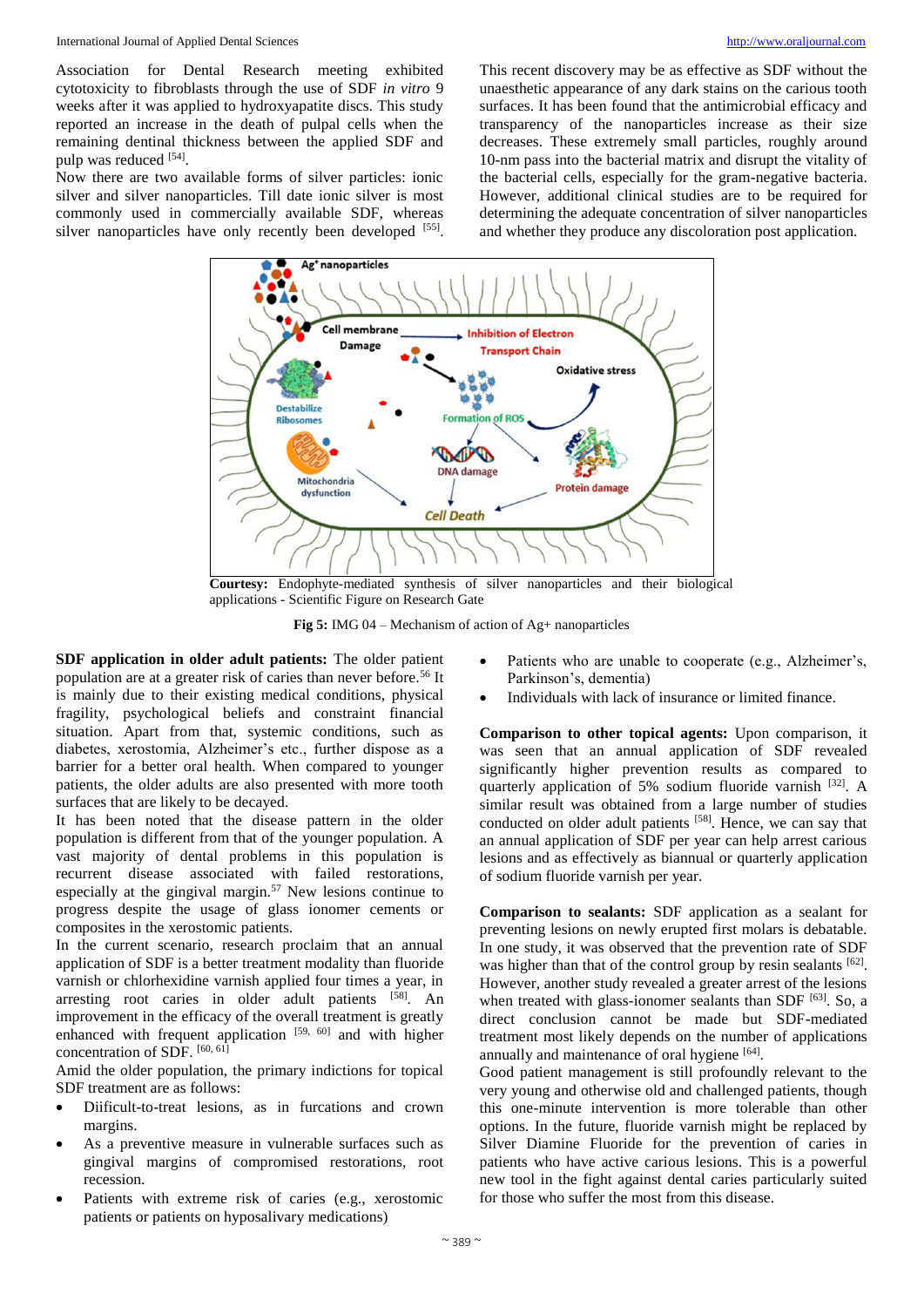### **References**

- 1. Mount GJ, Ngo H. Minimal intervention: a new concept for operative dentistry. Quintessence Int. 2000;31:527- 33.
- 2. Ericson D, Kidd E, Mc Comb D, Mjor I, Noack MJ. Minimally invasive dentistry Concepts and Techniques in Cariology. Oral Health Prev Dent. 2003;1:59-72.
- Black GV. A work on operative dentistry: The technical procedures in filling teeth. Chicago: Medico-Dental Publishing House. 1917, 111-19.
- 4. Sheiham A. Minimal intervention in dental care. Med Princ Pract. 2002;11(Suppl 1):2-6.
- 5. Osborne JW, Summitt JB. Extension for prevention: is it relevant today? Am J Dent. 1998;11:189-96.
- 6. Hunter AR, Treasure ET, Hunter AJ. Increases in cavity volume associated with the removal of class 2 amalgam and composite restorations. Oper Dent. 1995;20:2-6.
- 7. Cochrane NJ, Cai F, Huq NL, Burrow MF, Reynolds EC. New approaches to enhanced remineralization of tooth enamel. J Dent Res. 2010;89:1187-97.
- 8. Ricketts DN, Kidd EA, Innes N, *et al*. Complete or ultraconservative removal of decayed tissue in unfilled teeth. Cochrane Database Syst Rev 2006 19: CD003808.
- 9. Ribeiro CC, Baratieri LN, Perdig~ao J *et al*. A clinical, radiographic and scanning electron microscopic evaluation of adhesive restorations on carious dentin in primary teeth. Quintessence Int. 1999;30:591-599.
- 10. Bjorndal L, Larsen T. Changes in the cultivable flora in deep carious lesions following a stepwise excavation procedure. Caries Res. 2000;34:502–508.
- 11. Maltz M, Oliveira EF, Fontanella V *et al*. A clinical, microbiologic, and radiographic study of deep caries lesions after incomplete caries removal. Quintessence Int. 2002;33:151–159.
- 12. Massara ML, Alves JB, Brand~ao PRG. Atraumatic restorative treatment: clinical, ultrastructural and chemical analysis. Caries Res. 2002;36:430-436.
- 13. Pinto A, de Araujo FB, Franzon R, *et al*. Clinical and microbiological effect of calcium hydroxide protection in indirect pulp capping in primary teeth. Am J Dent. 2006;19:382-386.
- 14. Silver Diamine Fluoride in Caries Management. (2016, July 12). Retrieved September 14, 2016, from http://www.ada.org/en/science-research/science-in-thenews/silver-diamine-fluoride-in-caries-management
- 15. Rosenblatt A, Stamford T, Niederman R. Silver diamine fluoride: A caries "silver-fluoride bullet". J Dent Res. 2009;88:116-125.
- 16. Nelson T, DDS MSD MPH, Scott JM, PhD, Crystal YO, DMD Berg JH, DDS MS, Milgrom P, DDS. Silver Diamine Fluoride in Pediatric Dentistry Training Programs: Survey of Graduate Program Directors. American Academy of Pediatric Dentistry. 2016, May/June;38(3):212-217. Retrieved September 14, 2016, from http://www.aapd.org/assets/1/7/s8\_212-71.PDF
- 17. HT Fung M. Arresting Early Childhood Caries with Silver Diamine Fluoride-A Literature Review. Journal of Oral Hygiene & Health, 2013, 01(03). doi:10.4172/2332- 0702.1000117
- 18. Clemens J, Gold J, Chaffin J. Effect and acceptance of silver diamine fluoride treatment on dental caries in primary teeth. Journal of Public Health Dentistry*.* 2017;78(1):63-68. doi:10.1111/jphd.12241
- 19. Innes N P T, Frencken J E, Bjørndal L *et al*. Managing carious lesions: Consensus recommendations on

terminology. Adv Dent Res. 2016;28:49-57. 15.

- 20. Schwendicke F, Frencken J E, Bjørndal L *et al*. Managing carious lesions: Consensus recommendations on carious tissue removal. Adv Dent Res. 2016;28:58-67.
- 21. Yee R, Holmgren C, Mulder J, Lama D, Walker D, van Palenstein Helderman W. Efficacy of silver diamine fluoride for arresting caries treatment. Journal of dental research. 2009;88(7):644-647. 5.
- 22. Featherstone JD, PhD Horst JA, DDS MS PhD. Long used in other countries, silver diamine fluoride is now cleared for use in the U.S. While there is an assumption of use for pediatric caries control, here we explore indications for adults. The Journal of Multidisciplinary Care Decisions in Dentistry, 2015, October 5.
- 23. Fung MH. Arresting Early Childhood Caries with Silver Diamine Fluoride-A Literature Review. Oral Hyg Health Journal of Oral Hygiene & Health. 2013, December 24;01(03):1-5. doi:10.4172/2332-0702.1000117
- 24. Korwar A, Sharma S, Logani A, Shah N. Pulp response to high fluoride releasing glass ionomer, silver diamine fluoride, and calcium hydroxide used for indirect pulp treatment: An invivo comparative study. 2015, July 31;6(3):288-292. Retrieved September 15, 2016
- 25. Coward JE, Carr HS, Rosenkranz HS. Silver sulfadiazine: effect on the ultrastructure of Pseudomonas aeruginosa. Antimicrob Agents Chemother. 1973;3:621- 624.
- 26. Oppermann RV, Johansen JR. Effect of fluoride and nonfluoride salts of copper, silver and tin on the acidogenicity of dental plaque *in vivo*. Scand J Dent Res. 1980;88:476-480.
- 27. Lansdown AB. Silver. I: Its antibacterial properties and mechanism of action. J Wound Care. 2002a;11:125-130.
- 28. Lansdown AB. Silver in health care: antimicrobial effects and safety in use. Curr Probl Dermatol. 2006;33:17-34.
- 29. Antibacterial activity of silver-killed bacteria: the "zombies" effect. Wakshlak RB, Pedahzur R, Avnir D Sci Rep. 2015 Apr 23;5:9555.
- 30. Suzuki T, Nishida M, Sobue S, Moriwaki Y. Effects of diammine silver fluoride on tooth enamel. J Osaka Univ Dent Sch. 1974;14:61-72.
- 31. Knight G, McIntyre J, Craig G *et al*. An *in vitro* model to measure the effect of a silver fluoride and potassium iodide treatment on the permeability of demineralized dentine to Streptococcus mutans. Aust Dent J. 2005;50:242–245.
- 32. Chu CH, Lo EC, Lin HC. Effectiveness of silver diamine fluoride and sodium fluoride varnish in arresting dentin caries in Chinese pre-school children. J Dent Res 2002;81:767–770.
- 33. Llodra JC, Rodriguez A, Ferrer B, Menardia V, Ramos T, Morato M. Efficacy of silver diamine fluoride for caries reduction in primary teeth and first permanent molars of schoolchildren: 36-month clinical trial. J Dent Res. 2005;84:721-724.
- 34. Wu MY, Suryanarayanan K, van Ooij WJ, Oerther DB. Using microbial genomics to evaluate the effectiveness of silver to prevent biofilm formation*.* Water Science and Technology. 2007;55(8-9):413-419. doi:10.2166/wst.2007.285
- 35. Koo H. Strategies to Enhance the Biological Effects of Fluoride on Dental Biofilms. Advances in Dental Research. 2008;20(1):17-21. doi:10.1177/154407370802000105
- 36. Mei ML, Li QL, Chu CH *et al*. Antibacterial effects of